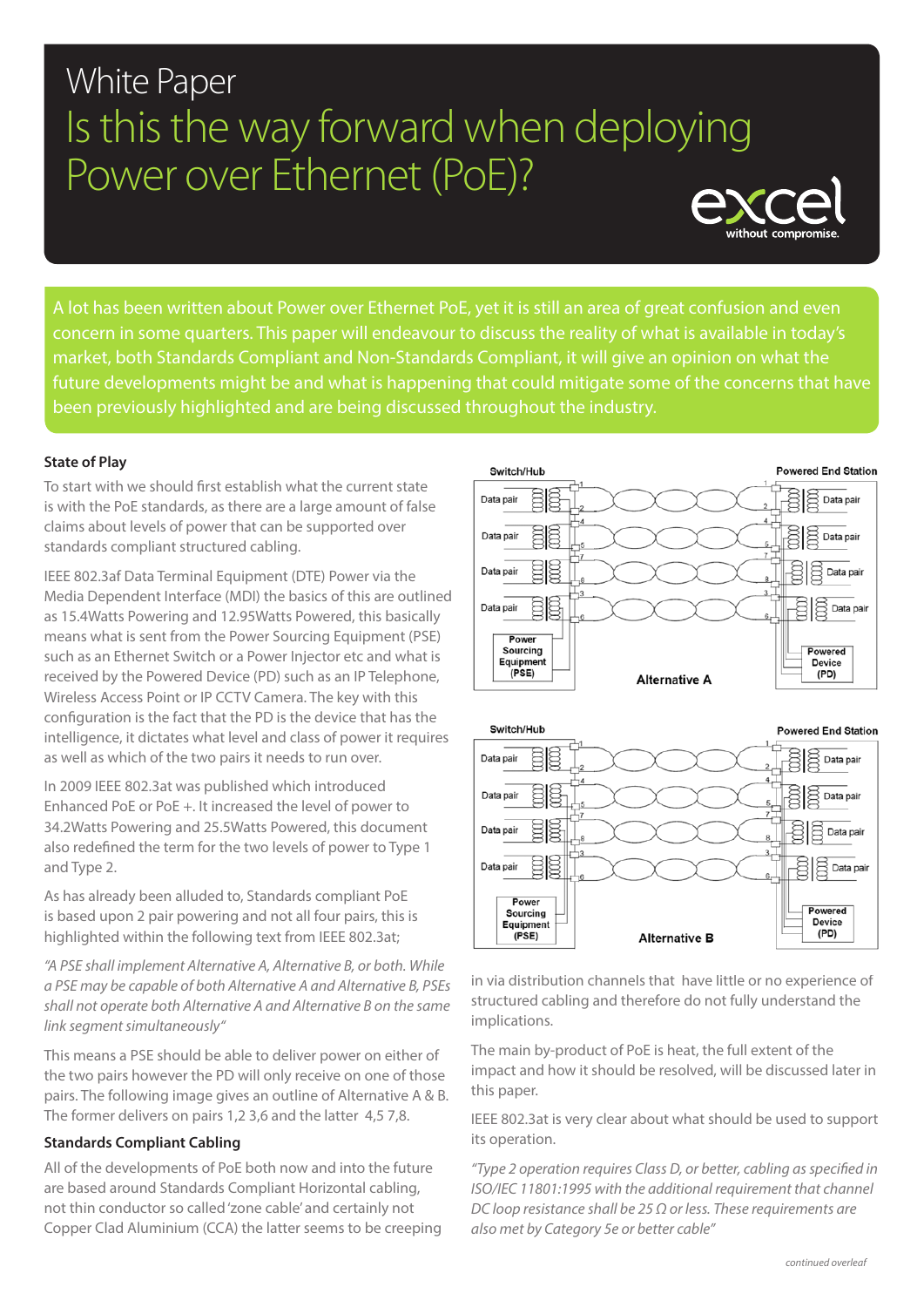Two parts of this statement should be clarified further with reference to the first line of the paragraph the standard also states that it should support PoE up to 100m in the channel. This can also be interpreted with the additional requirement for DC Loop resistance of 25  $\Omega$  or less, this can only be achieved by the use of solid core cable that complies with the component standard for horizontal cable, ISO/IEC 61156-1 which calls for the conductors in the cables to be a minimum of 0.51mm (24AWG approx)

The use of 26AWG cables for anything other than patch and equipment cords is not allowed due to the higher attenuation of the cables which results in shorter compliant lengths and even higher temperatures than have been tested.

#### **What is on the Horizon?**

A lot of discussion is currently going on about what the next level of power will be and when. The IEEE is under a great deal of pressure to approve an even higher level of PoE.

The current thinking is that it will approve a level of PoE called UPoE in the next 12 Months.

Cisco's Universal Power over Ethernet UPoE extends the current PoE+ by delivering 60Watts over all four pairs, whilst this is claimed in all the marketing material, they have actually adhered strictly with 802.3at, therefore the PD actually receives 51Watts at 50V. The one element that has not changed is the requirement for standards compliant cabling.

Given the involvement of Cisco Systems, there are a number of applications for this technology already being deployed such as the powering of Thin Client devices, Laptops and IP enabled Trading Turrets which further strengthens the assumption that this will be the next level we will see.

# **Non-Compliant Systems**

Unfortunately not all systems are standards compliant despite what they may claim in their marketing materials. There have been claims of systems that can support in excess of 100Watts over Category 5e UTP.

One of the main culprits of this is HDBase-T and which is a technology that has been developed by a number of vendors and because there wasn't a standard to meet their requirements they came up with their own. It is a technology for powering remote Audio Visual (AV) devices such as display screens and monitors.

The interesting revelation from white papers produced by suppliers of HDBase-T complaint AV systems is it doesn't work in the way it is being promoted and certainly does not support the model that has been developed by 802.3at.

These white papers highlight that the distances involved are far less than 100m in fact if Ultra HD video is involved the signal can only be supported at distances of less than 35m using a Category 6 UTP cable, the channel configurations are also non compliant with the channel we have come to know in ISO 11801. The typical installation is a two connector channel, therefore a length of horizontal cable with devices connected directly at either end so it does not allow for a cross-connect patching field.

The problem is so great that one of the equipment manufacturers have developed their own high spec S/FTP cable to support the technology.

# **The downsides of PoE**

There are two big problems that come with PoE and a lot of end-users and specifiers are either not aware of or just choosing to ignore. Unfortunately they are not going away but you can do something about them.

The first of these problems has been discussed at great length in various quarters and something is being done about the impact of heat build-up in the cables carrying PoE or 'energised' this will be discussed in far greater detail in the next section. However go back to what standards compliant PoE+ is 34.2Watts Powering and 25.5Watts Powered, the approx 9Watts difference is 'lost' in transmission, however with energy nothing is ever lost, it is just converted into another form of energy and in this case it produces HEAT and if you are discussing large bundles of energised cables it could be a substantial amount of heat.

The following chart gives an indication of the potential levels of temperature increase over the ambient.



This temperature has an impact in two areas, firstly how do you get rid of the unwanted heat the second is a factor that a lot of people ignore temperature increases above the ambient of 21C leads to higher attenuation (Insertion Loss), higher attenuation means shorter transmission distances. Therefore in simple terms a device that is at the end of a 90m permanent link may stop working once the cables heat up.

The second major factor is the design of Secondary Equipment Rooms/Floor Distributors (SER/FD). Most Architects and Building Service Consultants are making no provision within these spaces for the higher power and heating load that PoE is generating in these spaces.

To give a simple example, this can be seen if a Cisco Catalyst is deployed, just looking at the following table and working back the numbers; if 250 devices require UPoE then there will be a power and cooling requirement of 12Kw, standard none PoE switches supporting a similar number of devices would typically have a requirement of less than 3Kw

|                | Standard 802.3af<br><b>Classes 0 and 3</b><br>$(15.4W$ per Port) | <b>Standard</b><br>802.3at Class 4<br>(30W per Port) | <b>Cisco UPOE</b><br>(60W per Port) |
|----------------|------------------------------------------------------------------|------------------------------------------------------|-------------------------------------|
| <b>4200WAC</b> | 374                                                              | 192                                                  | 96                                  |
| <b>6000WAC</b> | 384                                                              | 269                                                  | 134                                 |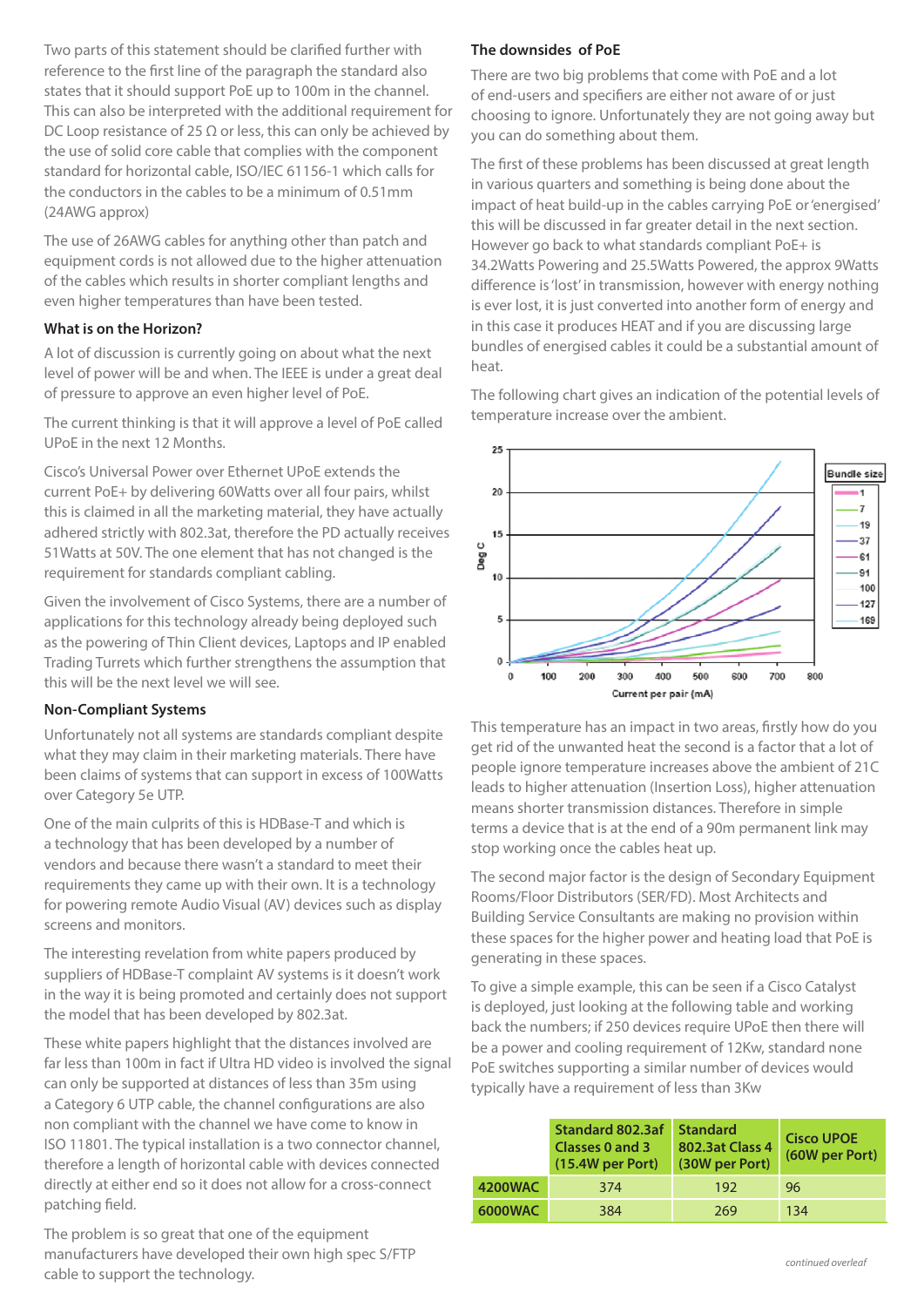So is the power and cooling going into the SERs to support this level of load? The evidence suggests not.

#### **Testing the Impact**

There is light at the end of the tunnel in truly understanding the extent of the problems and how to mitigate the impact of PoE. In 2010 ISO/IEC published a Technical Report TR 29125 which looked at mitigating the heat created by PoE. Whilst a lot of the content was very useful and good recommendations made, unfortunately the testing methodology used was badly flawed, with too many assumptions made. The main flaw being that cables were only tested in 'Free Space' and no form of containment was ever tested.

Cenelec on the other hand have started with a very robust testing methodology of the impact and will then base its recommendations upon the findings. The testing methodology published under WD TR EN50174-99-1 has set out all the separate environments as well as methodologies. It will also cover all the separate power levels that the cable may be subject to, from PoE, PoE+ and UPoE etc. On knowing the true impact we will then be able to effectively mitigate the problem.

This Technical Report has detailed the size of the optimum bundle size for testing purposes (a bundle of 37 cables produces the best results) along with where the temperature is measured.



The results of this testing will provide far more accurate data to base mitigation strategies on.

Finally there is one impact of PoE that may not be easy to overcome and that is the physical effects of constantly mating and de-mating connectors that are energised. Research has shown that unplugging an RJ45 patch cord from a socket whilst under load causes a minor electrical arc between the pins on plug and socket, whilst that arc occurs at the initial point of contact rather than the fully mated position, it does cause the gold plating of the contacts to become eroded. If this is a repeated action this erosion 'creeps' along the pins/contacts to such an extent that the overall performance is affected, therefore the standards bodies are considering reducing the minimum number of mating cycles, when energised with PoE, from 750 to 100. The TR will also look to address ways of minimising this impact.

# **A New Design approach to the problem**

Along with the above testing method from the proposed TR producing a way of mitigating the issues of PoE, a new standard has been published that provides a design methodology of reducing the impact of PoE enabled IP devices.

EN50173-6, Distributed Building Services, provides a set of guidelines that could further reduce the impact of PoE by moving some of the issues discussed to the edge.

It is in the same family as the rest of the series EN50173 therefore the principles remain the same the minor change being the meaning of the acronyms used, the items themselves are used in almost exactly the same way. The following images show hierarchy used in EN5 0173-1 and the similarities are obvious.



**EN50173-2 – Office Premises**

We have become comfortable with the above model it has been in use for many years, the following model from EN50173- 6 only differs in the terms used, rather than Floor Distributor we now have a Service Distributor and rather than Consolidation Point we have a Service Concentration Point.



**EN50173-6 – Distributed Building Services**

The big difference happens at the SCP and beyond within the new Standard we have the ability to install an active device such as a Network Conversion Interface (NCI) to provide a point where the topology of the Infrastructure can change to adapt to the legacy systems of the Building Service Environment.



To accommodate not just the Star topology of IP Networks but also the BUS, LOOP and Tree and Branch found in BacNet, Echelon and LONworks networks that are used for Building Service applications such as access control, Building Management Systems (BMS) etc.